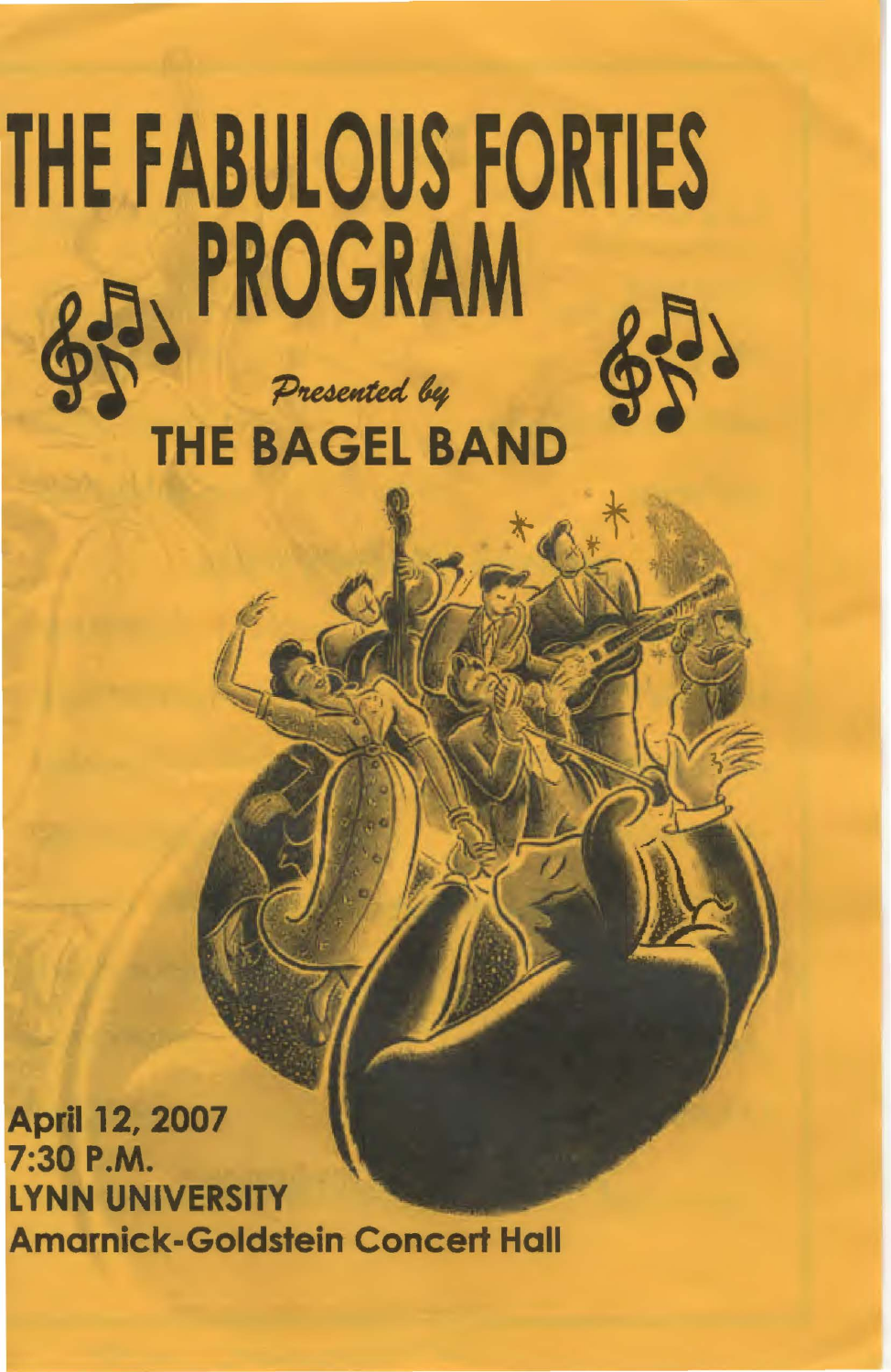## **Program**

In the Mood

Undecided

Robbins Nest

You Made Me Love You

Flyin' Home

**Saxophone Solo by Wally Shapiro** 

Jersey Bounce

My Shawl

Don' tcha Go Way Mad

This Love of Mine

**Trumpet Solo by Bill Berner** 

Tuxedo Junction

9:20 Special

L'il Darling

Glenn Miller Charlie Shavers Illinois Jacquet Harry James Lionel Hampton

Glenn Miller

Xavier Cugat

Harry James

Dorsey-Sinatra

Erskine Hawkins

Harry James

Count Basie

**Band Vocalist- Arlene Freedman** 

Continued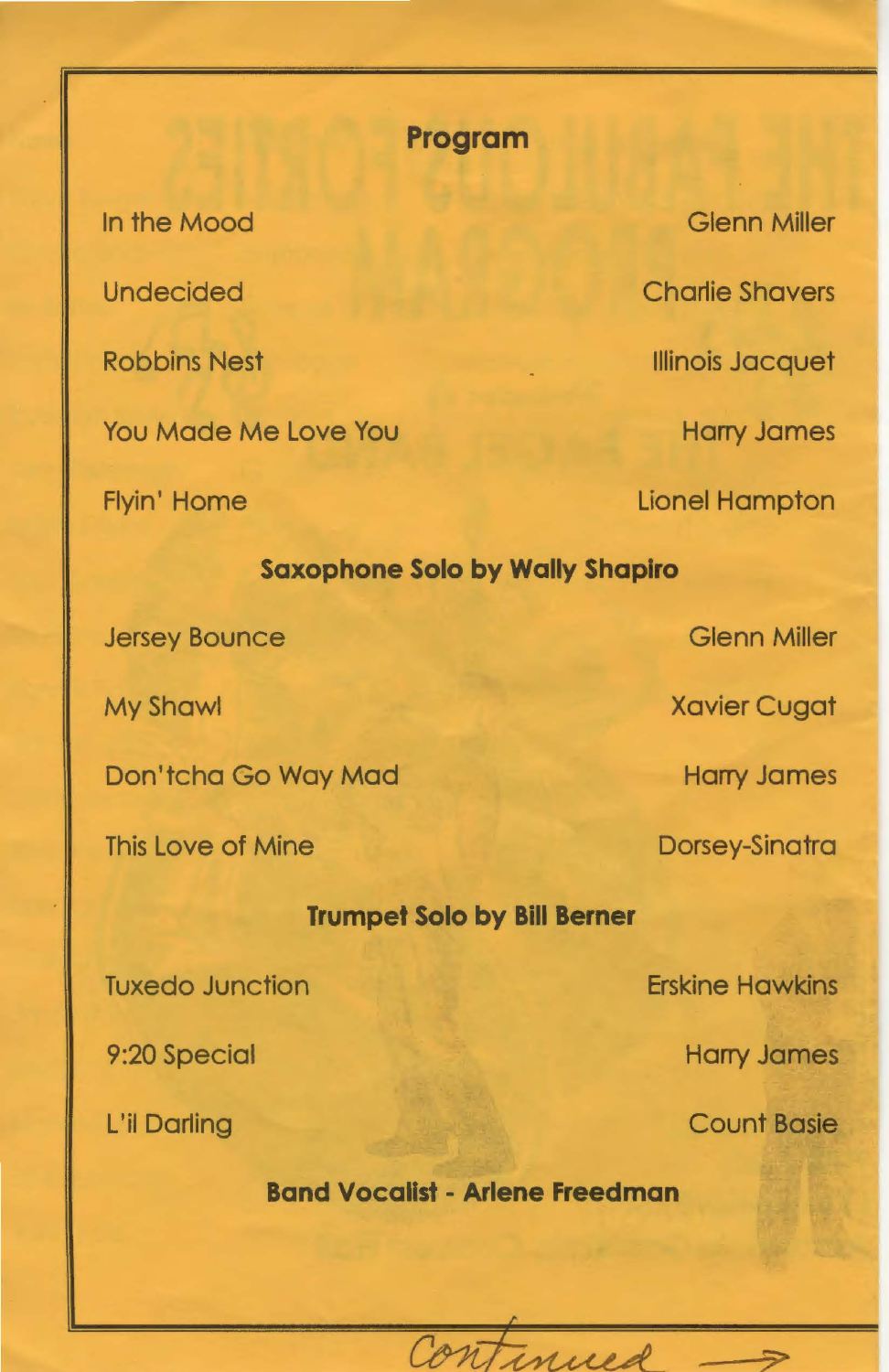## **Intermission**

A Train Lullabye of Birdland I Can't Get Started Don't Get Around Much Anymore **Piano Solo by Marty Friend Tangerine** All or Nothing at All Bie Mir Bist Du Shoen Don't Be That Way I'll Never Smile Again How High the Moon Sing Sing Sing

That's All

Duke Ellington

George Shearing

Bunny Berrigan

**Ellington** 

Johnny Mercer

James-Sinatra

Ziggy Ellman

Benny Goodman

Tommy Dorsey

Woody Herman

Goodman-Prima

Nat King Cole-Haymes

**The Bagel Band - Directed by Bob Weiner & Jack Bragin**